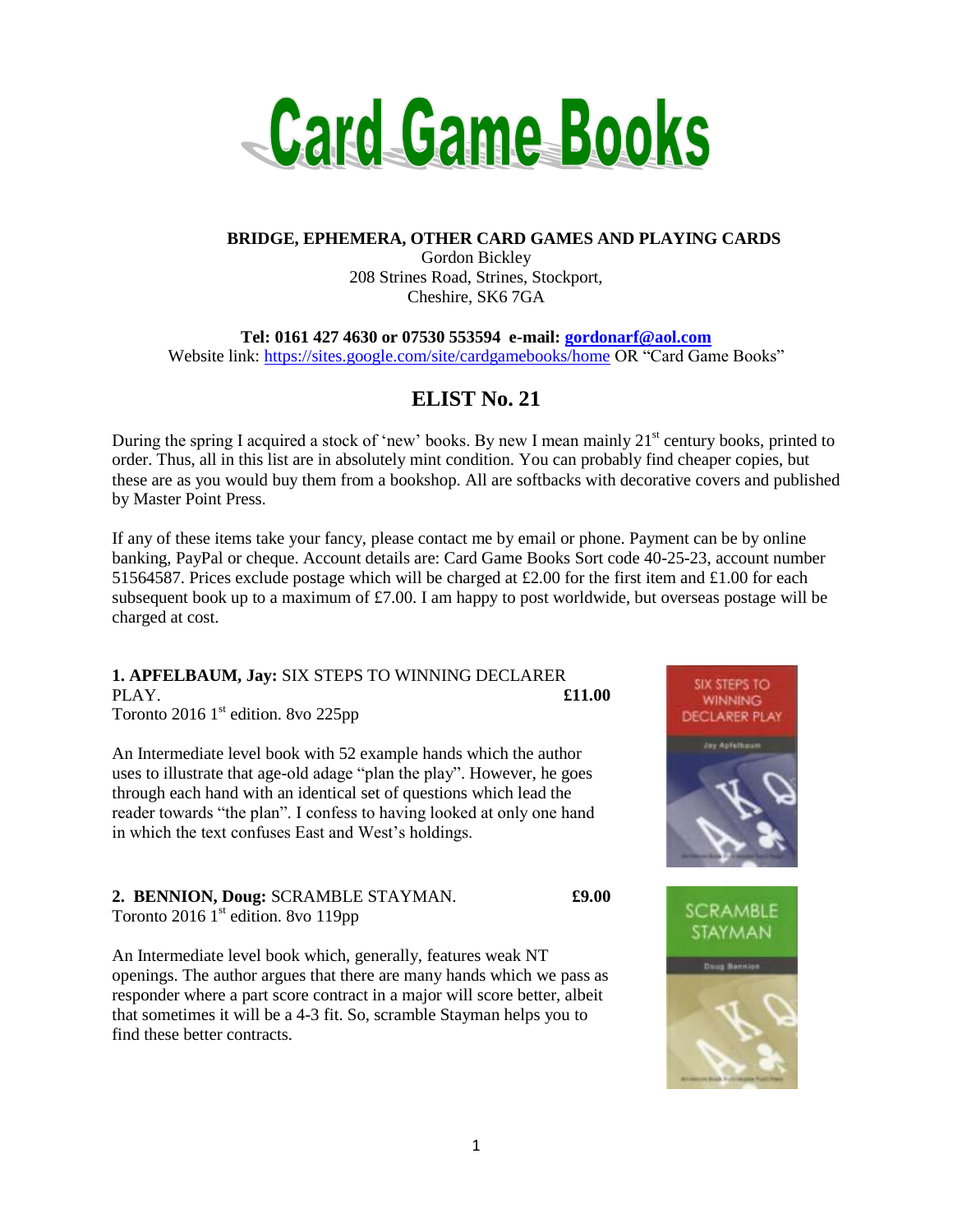## **3. BERKLEY, Dan:** A SIMPLER BLUE CLUB SYSTEM. **£15.00** Toronto 2018  $1<sup>st</sup>$  edition. 8vo 258pp

This is an Intermediate/Advanced level book. The Foreword is by Benito Garozzo, so the variations proposed by the author have the backing of one of the system's creators. The changes involve the use of both high cards and distributional points in the evaluation of hand strength. Garozzo acknowledges that these simplifications make it easier to learn and remember.

**4. BIRD, David:** ROBIN HOOD'S HOLD-UP. **£14.00** Toronto 2019  $1<sup>st</sup>$  edition. 8vo 180pp

This is a General Interest book and is a sequel to *Arrow Through the Heart* which featured in the last list. There is the usual cast of characters. There is nothing on the cover, or inside, to indicate whether these well over 100 deals have previously been published.

**5. BIRD, David and Larry Cohen:** ON THE OTHER HAND. **£14.00** Toronto 2019  $1<sup>st</sup>$  edition. 8vo 226pp

This Intermediate level book is the first by this combination of authors. The book is unusual in that each pair of hands is similar, one submitted and played by each author. However, although the hands are similar, the play requires a slightly different technique each time.

**6. COCHEMÉ, Simon:** BRIDGE WITH A TWIST. **£14.00** Toronto 2020  $1<sup>st</sup>$  edition. 8vo 191pp

This is a General Interest book and those who read the EBU magazine will be familiar with the author's style – humorous, interesting and educational. I only looked at a couple of bits of it, but they live up to what I expected.







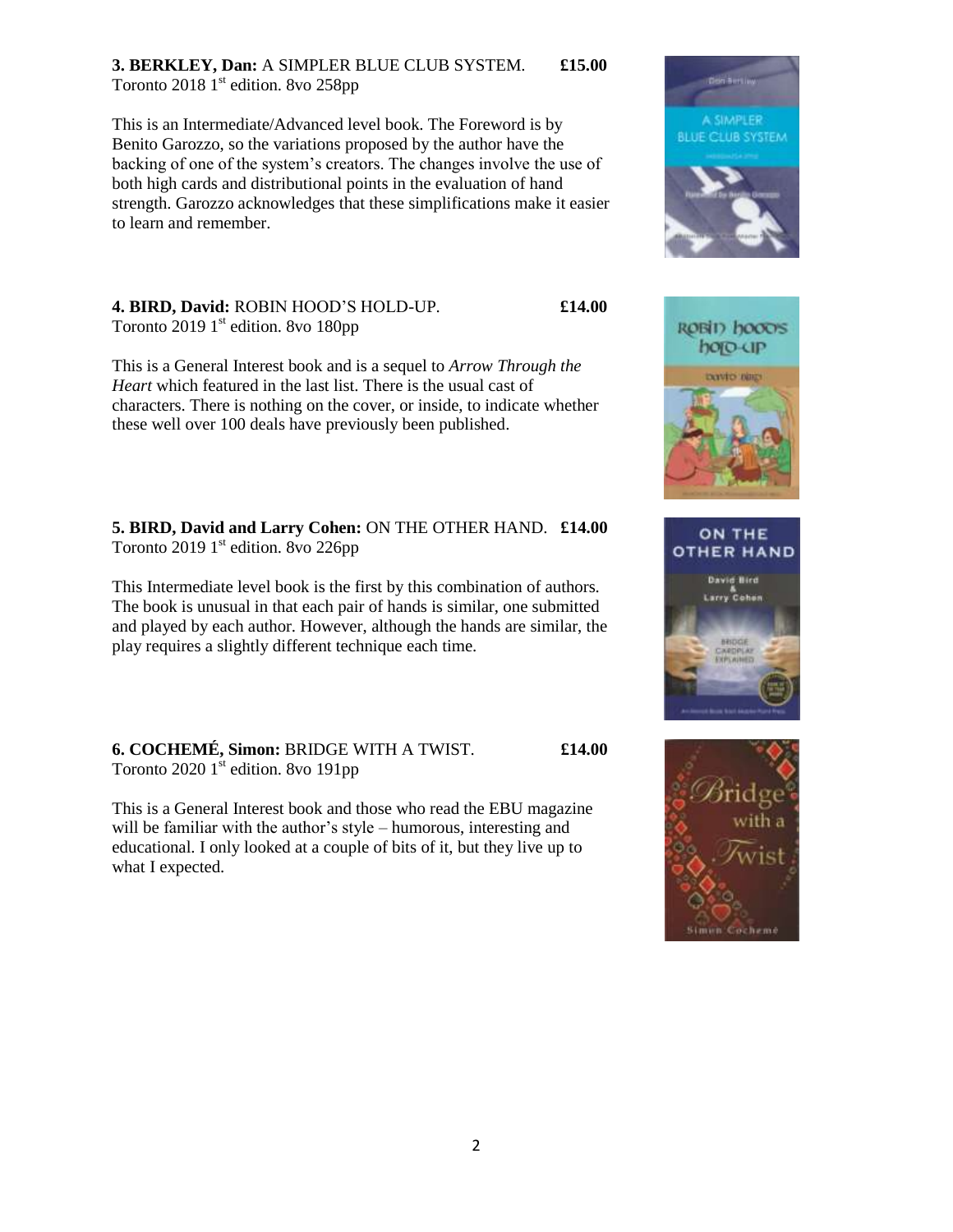## **7. DARRICADES, Patrick:** OPTIMAL HAND EVALUATION.

 **£11.00** Toronto 2019  $1<sup>st</sup>$  edition. 8vo 149pp

This is an Intermediate/Advanced level book. The author argues that the Milton Work count which we've faithfully followed for years is flawed. So, too, are the standard methods of calculating distributional worth. The 100 hands illustrate his arguments well and, as such, this is worth reading.

### **8. DARRICADES, Patrick:** OPTIMAL HAND EVALUATION IN *COMPETITIVE BIDDING.* **£7.00** Toronto 2020 1<sup>st</sup> edition. 8vo 91pp

Another Intermediate/Advanced level book which continues the theme in the title above, this time focussing on how traditional hand evaluation techniques can be successfully skewed to better match values in competitive auctions.

**9. DAWSON, Dennis and Charlie Wilkins:** BRIDGE OUTSIDE THE BOX WITH VAL KOVACHEV. **£15.00** Toronto 2020  $1<sup>st</sup>$  edition. 8vo 196pp

This is an Intermediate level book which covers the logical, but at times outrageous bidding of Valentin Kovachev, a Bulgarian international who now lives in the USA. This is a book which most will find both interesting and unusual. Val is a risk taker and some of the bids he makes…..not for the faint-hearted.

# **10. DESERPA, Allan:** SIXPACK. **£12.00**

Subtitled *Adventures with Keycards and Queecards* Toronto 2014  $1<sup>st</sup>$  edition. 8vo 220pp

This is an Intermediate/Advanced level book in which the author explains that the concept of 'sixpack' is where there is a fit in two suits. Thus information is needed about 6 key cards (both kings) and also the queens in the two suits. He argues that it is not a difficult concept to adopt and can be grafted onto almost any system.







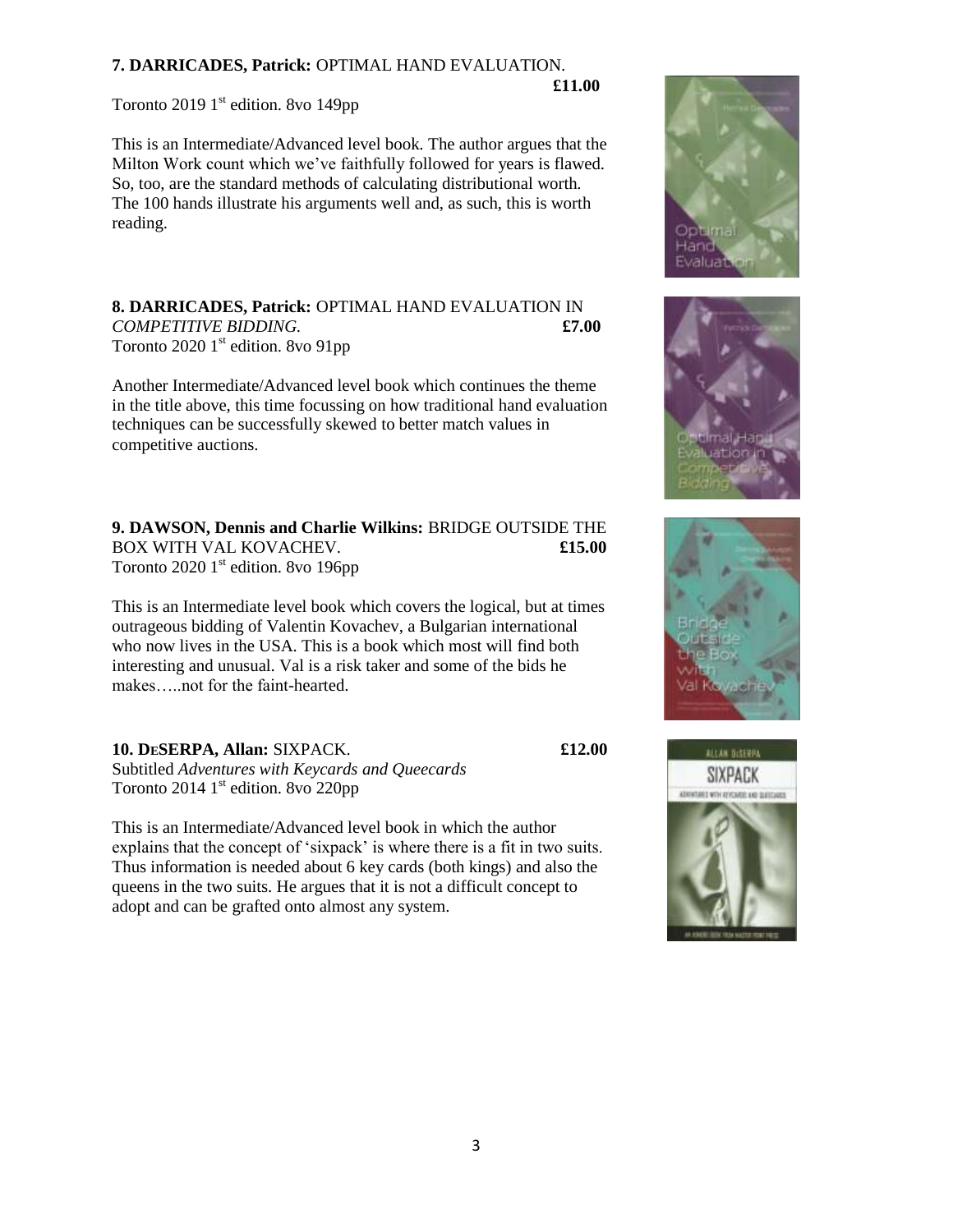# **11. DIOSY, Andrew and Linda Lee:** YOU HAVE TO SEE THIS.

Toronto 1998  $1<sup>st</sup>$  edition. 8vo 96pp

**£6.00**

This is an Advanced level book with 52 challenging hands. The hands are classed as 'not too hard', 'pretty difficult' and 'really challenging'. The format is slightly unusual, but in a helpful way.

**12. FELMY, Matthias:** CAN YOU WIN THE USBC TEAM TRIALS 2013? **£13.00** Toronto 2014  $1<sup>st</sup>$  edition. 8vo 282pp

This is an Advanced level book which covers 67 problem hands from the event in the title. The reader has to deal with these problems and compare his/her score with that achieved at the event. Thus, can you win.....?

## **13. GITELMAN, Fred:** MASTERCLASS – LESSONS FROM THE BRIDGE TABLE. **£11.00** Toronto 2005  $1<sup>st</sup>$  edition. 8vo 207pp

This is an Intermediate/Advanced level book which is akin to an 'over the shoulder' style. You will be aware – even more so these days – that Gitelman was the founder of BBO and the hands are taken from his *The Deal of the Week,* the aim of which was to show that computer software and the internet were effective and entertaining media for presenting bridge.

**14A/B. GRANVILLE, Richard and David Burn: (A)** THE MOSSO BIDDING SYSTEM; **(B)** MOSSO: Example Auctions and Quizzes. **£30.00 for the pair** Both Toronto 2019 1<sup>st</sup> editions. 8vo (A) 266pp (B) 243pp

These are Intermediate/Advanced books, with an emphasis on the latter. The system picks up parts of the Fantunes and Polish Club systems but adds in other features. MOSSO stands for MOsca and Standard Spade Openings, Carlo Mosca being a prominent Italian player who started to define an entirely different bidding system. The first book is a thorough exposition of the system, showing developments of the auction in







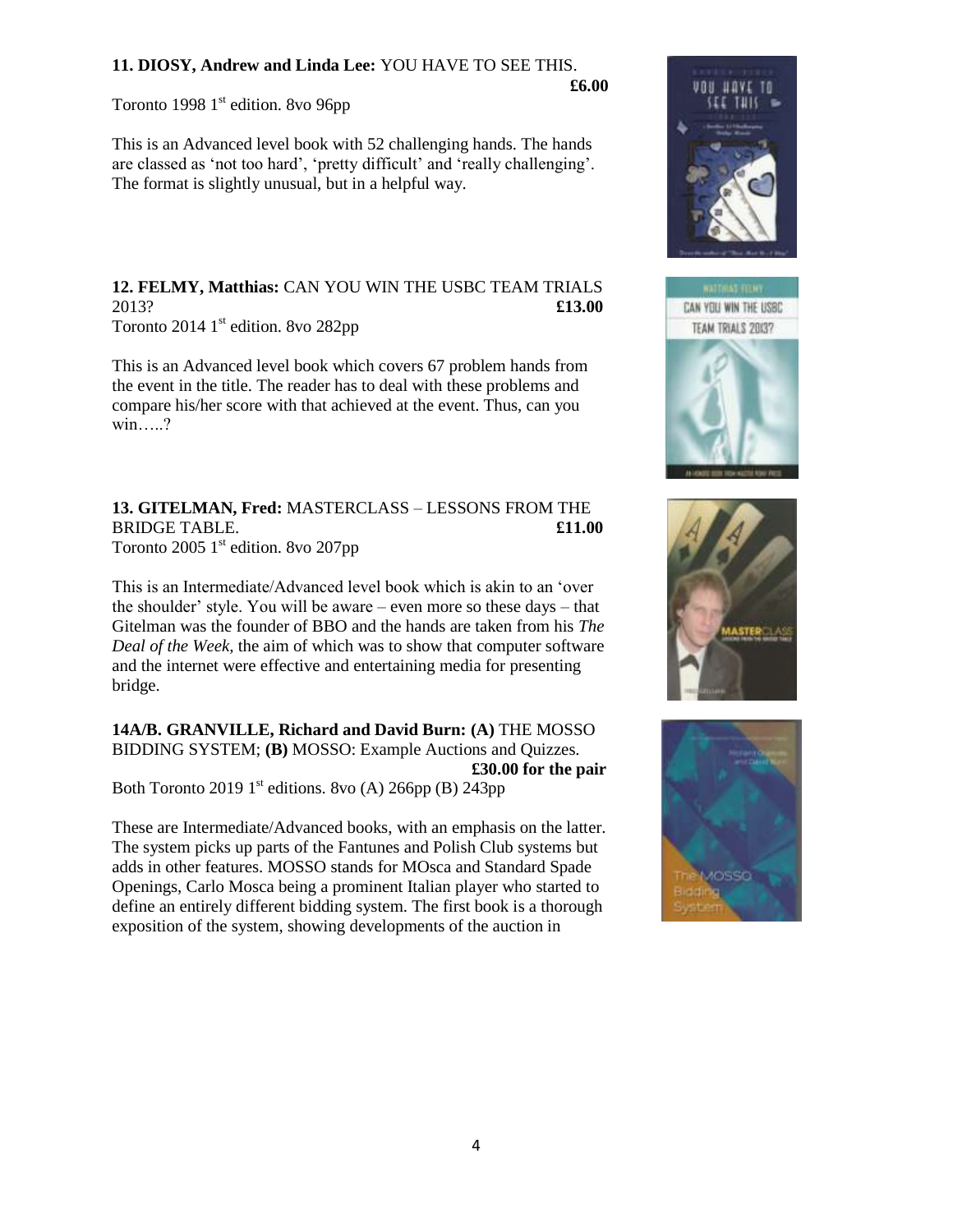varying situations. The second book gives equally thorough example auctions and quizzes.

## **15. HOFFMAN, Martin:** BRIDGING TWO WORLDS. **£16.00** Toronto 2019  $1<sup>st</sup>$  edition. 8vo 208pp

This is a memoir which was originally privately published in a very limited edition in 2011 and is almost impossible to find. MPP have done the bridge community a huge favour by producing this book. Martin Hoffman went through a living hell in his early life before becoming a world renowned player. There's not a single hand shown, but this book doesn't need any to be compelling.

### **16. HORTON, Mark:** LAST BOARD – EVERYTHING DEPENDS ON IT. **£14.00** Toronto 2018  $1<sup>st</sup>$  edition. 8vo 242pp

This is an Intermediate level book which has as its origin Ron Klinger's

story about the Old Master. Mark Horton has put together an array of hands dating from 1957 to 2016 which occurred very near the end of major Championships and, as the title indicates, 'everything depends on it'.

**17. HUGHES, Nick:** SYMMETRIC RELAY. **£15.00** Subtitled *Featuring Scamp and Spam* Toronto 2020  $1<sup>st</sup>$  edition. 8vo 212pp

This is an Advanced level book which describes a relay system which is increasingly popular in Australia. It is suggested that this system requires less learning than older relay systems and there are illustrative hands to see the system at work.





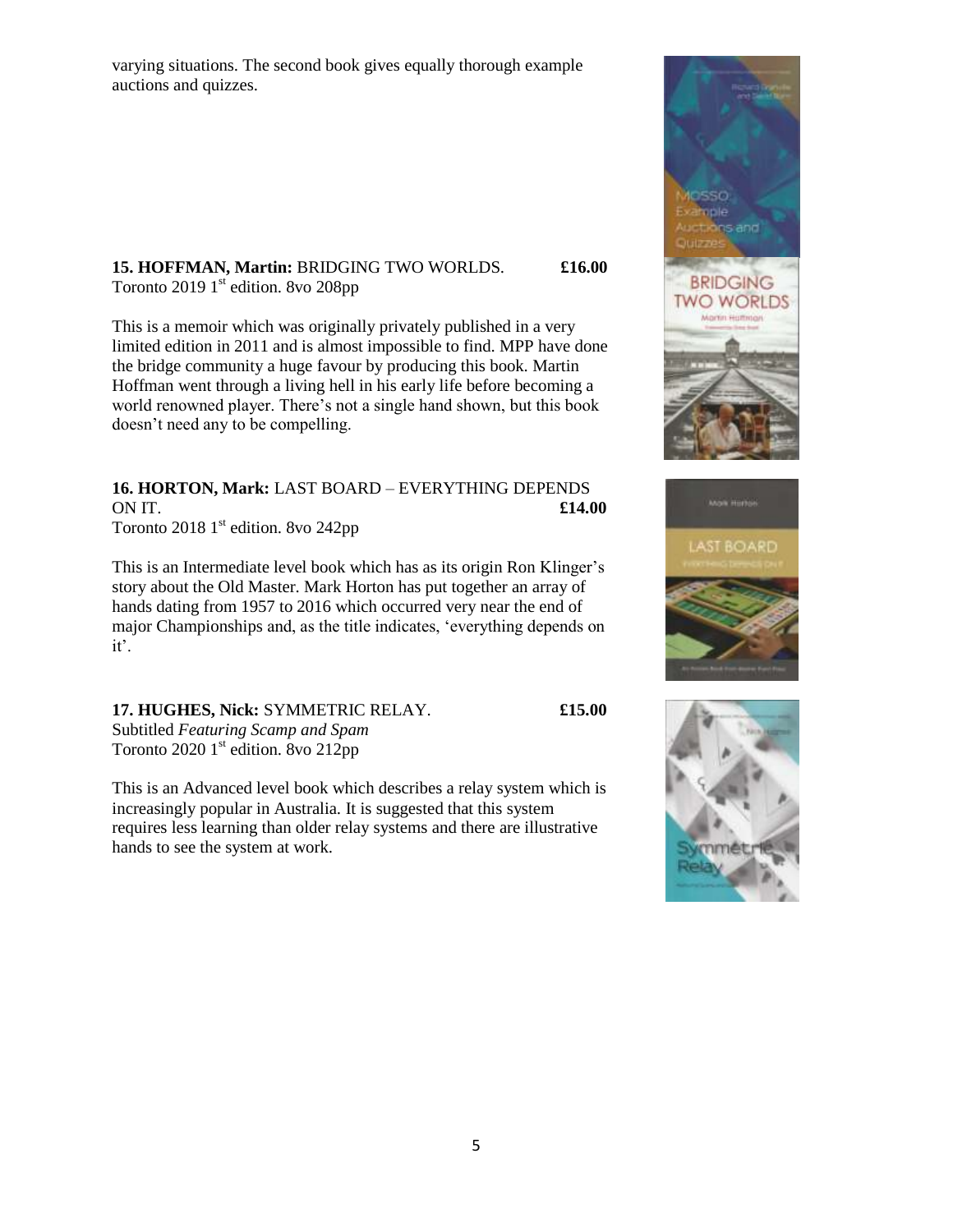#### **18. KABAN, Tugrul:** A COMPLETE SYSTEM FOR THE TOURNAMENT BRIDGE PLAYER. **£14.00** Toronto 2016 1<sup>st</sup> edition. 8vo 231pp + convention cards

This is an Intermediate/Advanced level book which provides, as per the title, a complete system. The author describes each part in detail. The addition of WBF, ACBL and EBU convention cards which can be copied is a very useful part of the book. Attached also are the 20 pages of supplementary notes to accompany the WBF and EBU cards.

#### **19 and 20. KENNEDY, Stephen:** CROCS ON SQUEEZE PLAY VOLS. 1&2. **£18.00 each** Toronto 2019  $1<sup>st</sup>$  edition. 8vo 253/262pp

These are both Advanced level books by a former England junior who is now contributing regularly to the EBU magazine. Both volumes cover so many different potential squeeze situations and are described in a light style which makes them easy to read. It is to my shame that I offered to help proofread the first volume and let Stephen down by not fulfilling my task. What was abundantly clear from meeting him on

several occasions was that he would become a very good and successful author of bridge material. More will inevitably follow from his pen or keyboard.

**21. KLEINMAN, Danny:** THE NO TRUMP ZONE. **£15.00** Toronto 2004  $1<sup>st</sup>$  edition. 8vo 217pp

This is an Intermediate/Advanced level book which starts off by discussing the relative merits of the strength of 1NT openings. The author then goes on to evaluate the various system bids which can follow a 1NT opening, as well as NT responses.

**22. KOHL, Tim and Bob Jiobu:** FIVE TO FIVE HUNDRED. Subtitled *On the Road to Becoming a Life Master* **£17.00** Toronto 2021  $2<sup>nd</sup>$  edition. 8vo 236pp

This is an Intermediate level book to help players improve their game to the ABCL's Life Master title. It's written in a light style with many cartoon illustrations and covers the mental approach necessary as well as all the other aspects of the game. The list of references covers some highly respected titles.



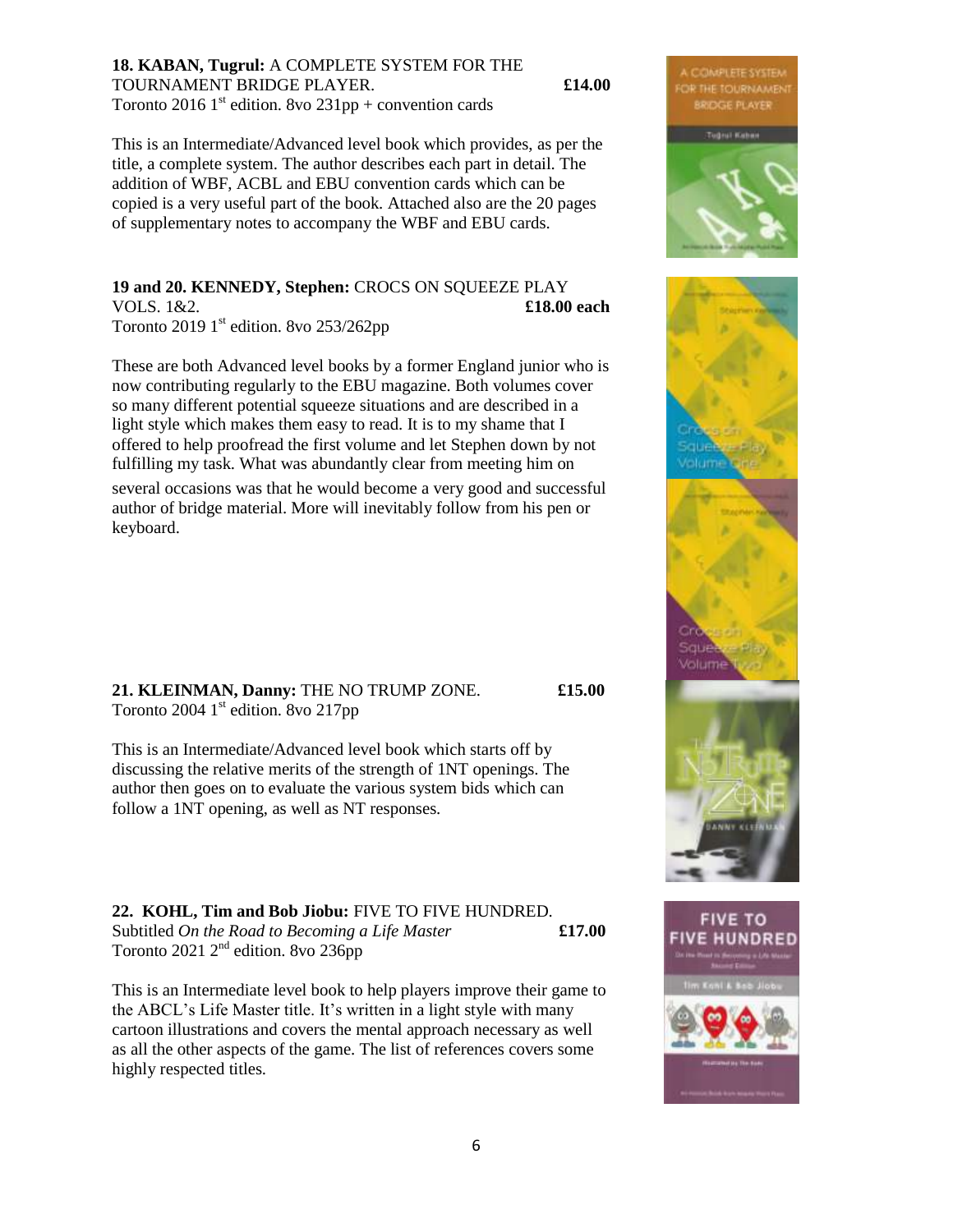**23. OAKLEY, David:** MULTI-LANDY – THE KILLER DEFENSE VERSUS ONE NOTRUMP. **£15.00** Toronto 2018  $2<sup>nd</sup>$  edition (1<sup>st</sup> 2016). 8vo 283pp

This is an Intermediate/Advanced level book and is the expanded 2<sup>nd</sup> edition. This is a system which is increasing in use and the book covers the range of bids and responses. The  $2<sup>nd</sup>$  edition includes a new part which compares Multi-Landy with other conventions and a further section on the Criteria for an Overcall.

# **24. PARANJAPE, Prakash K:** EASIER DONE THAN SAID.

Subtitled *Brilliancy at the Bridge Table.* **£10.00** Toronto 1998  $1<sup>st</sup>$  edition. 8vo 127pp

This is an Intermediate/Advanced level book which looks at hands played brilliantly but analyses them further to see whether the tried and tested maxims of card play would have been just as successful. Only looked at Hand 1 and found a serious error – be warned!

**25. PERROUX, Carl'Alberto:** THE BLUE TEAM IN THE HISTORY OF BRIDGE. **£15.00** Toronto 2018  $1<sup>st</sup>$  thus. 8vo 384pp

This is a General Interest book which was first published in Italian in 1960, this being the first English translation, albeit that there have been other books in English about the Blue Team. Perroux was the Captain during the most successful period of Italian bridge. There are many hands shown and 3 pages of interesting photos.

### **26. POTTAGE, Julian and Nick Smith:** BRIDGE BEHIND BARS.

**£12.00**

Toronto 2009  $1<sup>st</sup>$  edition. 8vo 208pp

This is a General Interest book in which our expert finds himself in prison. He soon joins a bridge school and is surprised by the level of skill. I only read the first hand but this looks well worth reading.







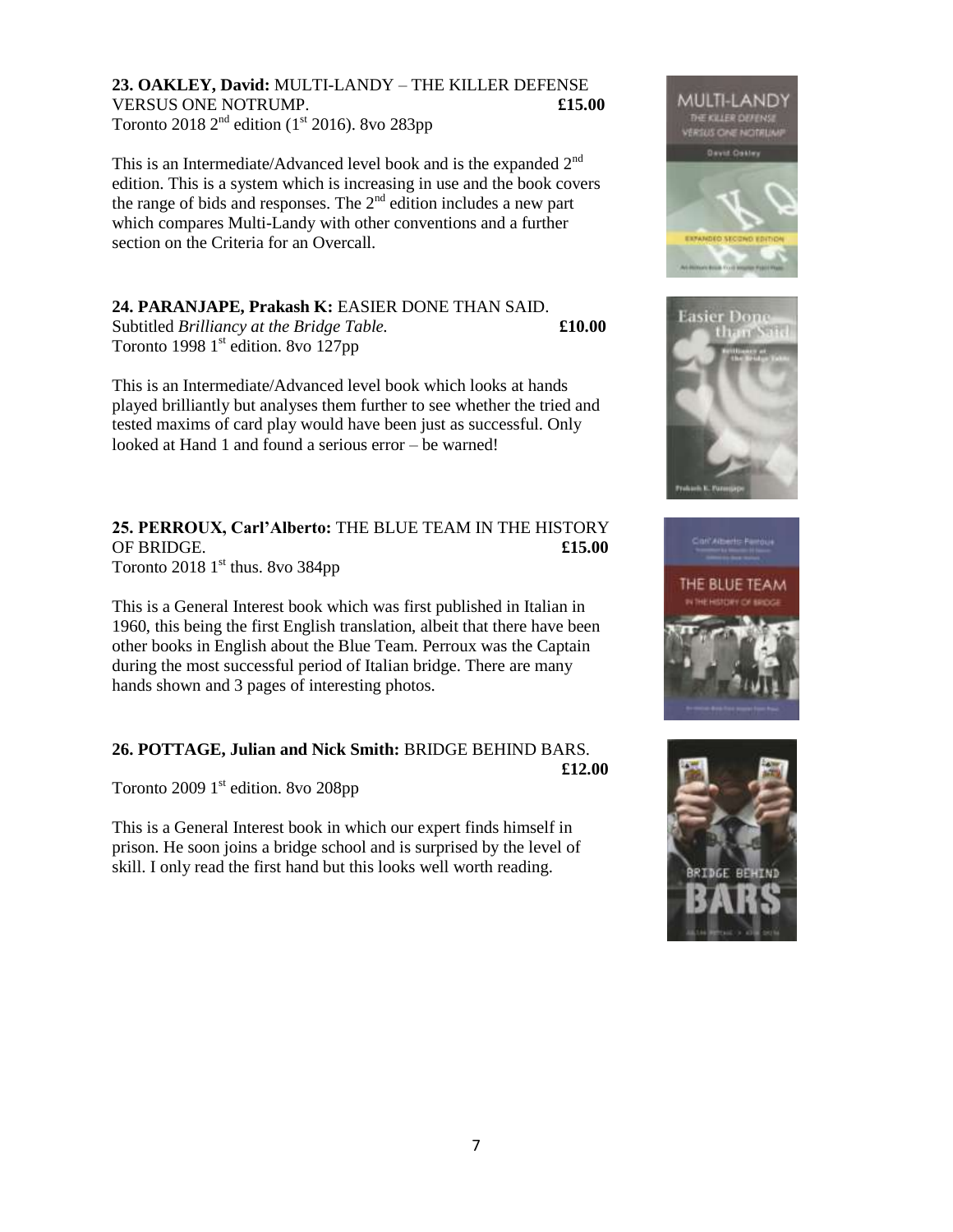# **27. REXFORD, Ken:** MODIFIED ITALIAN CANAPÉ SYSTEM. **£11.00**

Toronto 2010  $1<sup>st</sup>$  edition. 8vo 204pp

This is an Intermediate/Advanced book in which the author introduces the strong club relay system with canapé bidding, a system he has been playing for several years. The theory and thinking behind the system is explained.

**28. SMITH, Harry and Alex Adamson:** SCOTLAND'S SENIOR MOMENT. **£13.00** Toronto 2014  $1<sup>st</sup>$  edition. 8vo 267pp

This is a General Interest book about the Scottish team which qualified for the 2013 World Championships in Bali. Harry Smith was the team's NPC. Many hands from their encounter plus a description of their travels and experiences.

**29. SMITH, Marc:** SHOULD I OR SHOULDN'T I? Subtitled *Drawing Trumps at Bridge* **£12.00** Toronto 2016  $1<sup>st</sup>$  edition. 8vo 241pp

This in an Intermediate level book which looks at the less straightforward deals where you can't draw trumps and claim. All the various eventualities are covered by an author of more than 20 books already.

# **30. TRUSCOTT, Dorothy Hayden:** WINNING DECLARER PLAY. **£14.00**

Toronto 2013  $1<sup>st</sup>$  thus. 8vo 269pp

This is an Intermediate level book in which Gail Greenberg has updated Dorothy Hayden Truscott's classic title, long since out-of-print. I make no apology for continuing to list this classic book. It is one from which we can all learn plenty.